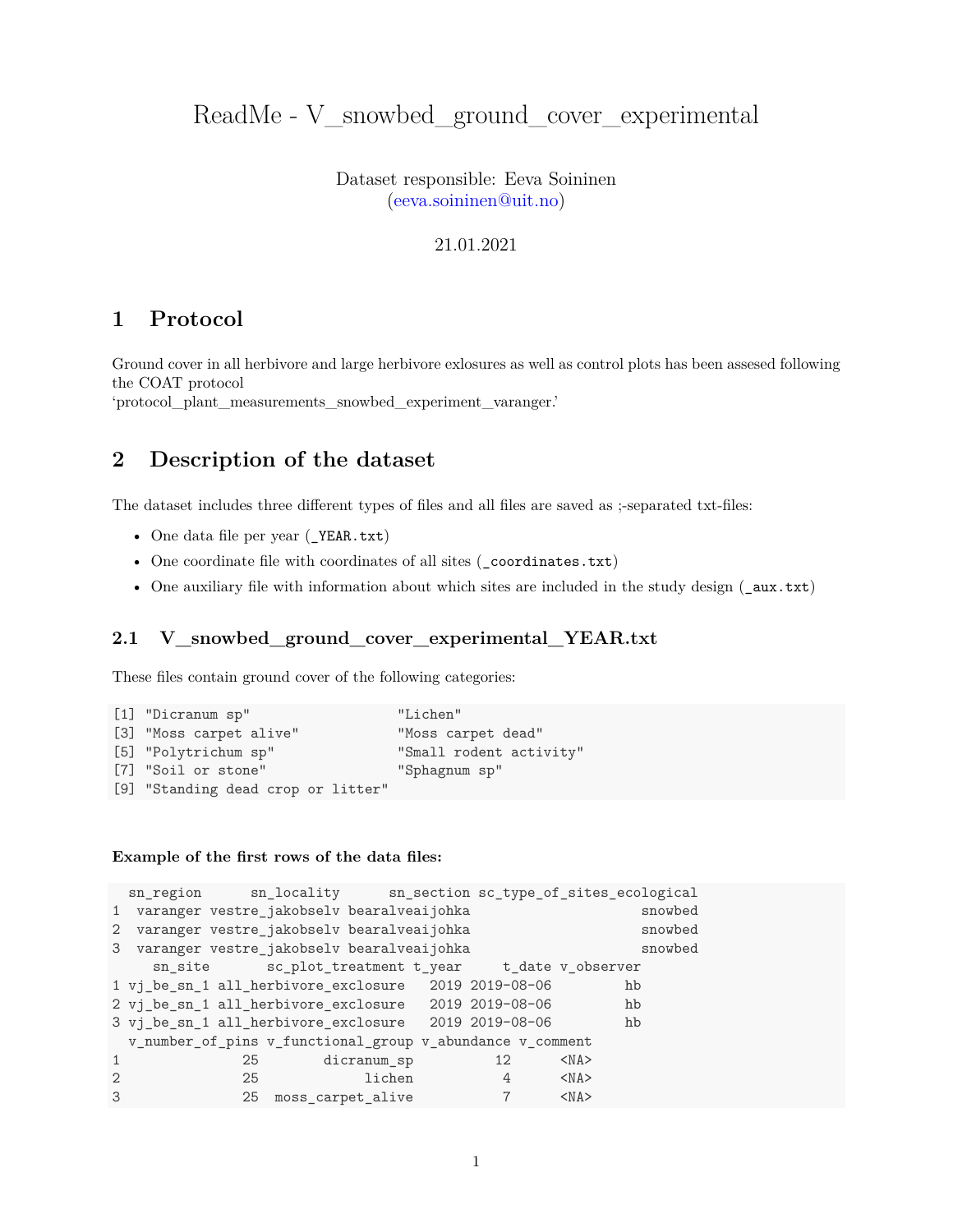| Column name                              | Description                                          | Possible values                                                                                                                                                             |  |
|------------------------------------------|------------------------------------------------------|-----------------------------------------------------------------------------------------------------------------------------------------------------------------------------|--|
| sn_region                                | Study region                                         | varanger                                                                                                                                                                    |  |
| sn locality                              | Locality (within region)                             | vestre_jakobselv                                                                                                                                                            |  |
| sn section                               | Section (within locality)                            | bearalveaijohka, gaasevannan,<br>torvhaugdalen, tranemyra                                                                                                                   |  |
| sc_type_of_sites_ecological Habitat type |                                                      | snowbed                                                                                                                                                                     |  |
| sn site                                  | Unique Site ID                                       | e.g. vj_be_sn_1,<br>$vi$ be sn 17, $v$ j to sn 14,<br>$vi_to sn_6$                                                                                                          |  |
| sc plot treatment                        | Plot treatment                                       | all herbivore exclosure,<br>control,<br>large herbivore exclosure                                                                                                           |  |
| t year                                   | Sampling year                                        | e.g. 2019                                                                                                                                                                   |  |
| t date                                   | Sampling date                                        | YYYY-MM-DD                                                                                                                                                                  |  |
| v_observer                               | Initials of observer                                 | e.g. kab (Kari Anne Bråthen)                                                                                                                                                |  |
| v_number_of_pins                         | Number of pins per PF plot                           | 25, NA                                                                                                                                                                      |  |
| v functional group                       | Ground cover category                                | dicranum sp, lichen,<br>moss carpet alive,<br>moss_carpet_dead,<br>polytrichum sp,<br>small_rodent_activity,<br>soil_or_stone, sphagnum_sp,<br>standing dead crop or litter |  |
| v abundance                              | Number of pins with presence of e.g.<br>Dicranum sp. | [numeric]                                                                                                                                                                   |  |
| v comment                                | Comments                                             | [character]                                                                                                                                                                 |  |

### **Description of the columns included in the data files:**

### **2.2 V\_snowbed\_ground\_cover\_experimental\_coordinates.txt**

This file contains the coordinates of all sites included in the study desgin. Coordinates are given in decimal degrees and UTM 33 (WGS 84).

#### **Example of the first rows of coordinate files:**

sn\_site e\_dd n\_dd e\_utm33 n\_utm33 1 vj\_to\_sn\_3 29.11003 70.29710 1026762 7860451 2 vj\_to\_sn\_6 29.08956 70.30502 1025806 7861136 3 vj\_to\_sn\_13 29.07985 70.31023 1025315 7861619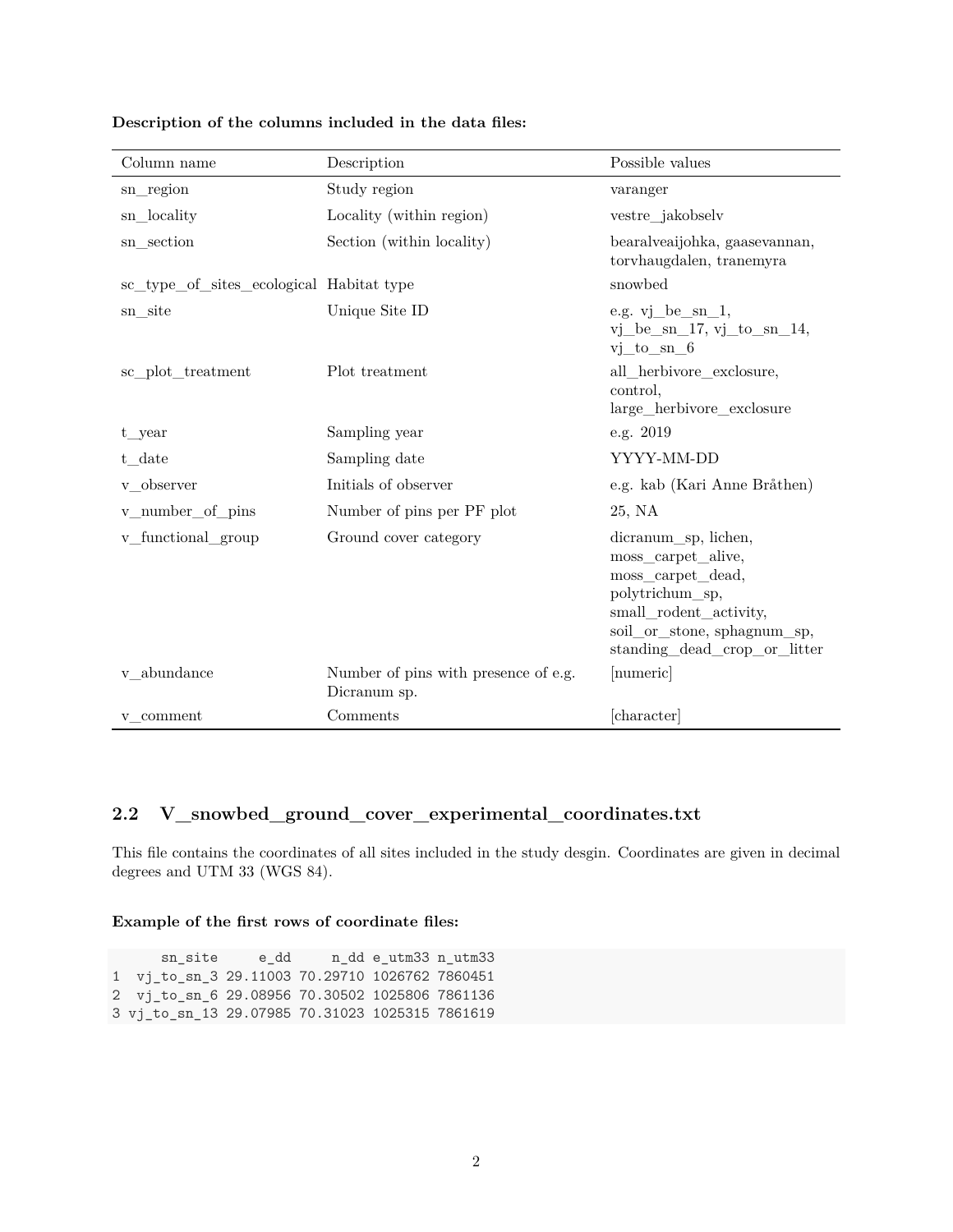### **2.3 V\_snowbed\_ground\_cover\_experimental\_aux.txt**

This file contains further information about the dataset such as the years when sites were first included in the study design and when sites were excluded from the study design.

#### **Example of the first rows of auxiliary-files:**

|                | sn region | sn_locality sn_section sn_site                         |      |           |           |
|----------------|-----------|--------------------------------------------------------|------|-----------|-----------|
| 1              |           | varanger vestre_jakobselv bearalveaijohka vj_be_sn_1   |      |           |           |
| $\overline{2}$ |           | varanger vestre_jakobselv bearalveaijohka vj_be_sn_1   |      |           |           |
|                |           | 3 varanger vestre_jakobselv bearalveaijohka vj_be_sn_1 |      |           |           |
|                |           | sc_plot_treatment year_first year_last v_comment       |      |           |           |
|                |           | control                                                | 2019 | NA        | <b>NA</b> |
|                |           | 2 large_herbivore_exclosure                            | 2019 | NA        | <b>NA</b> |
|                |           | 3 all_herbivore_exclosure                              | 2019 | <b>NA</b> | NA        |

\* year\_last is NA if the site is still included in the study design

### **3 Data cleaning and formatting**

Rawdata is cleaned and formatted in three steps:

**1. Data cleaning:** All rawdata files entered in excel-templates are cleaned and saved as txt-files using the script 01\_reformat\_PF\_rawdata\_from\_pads\_snowbeds.R . The script checks for correct spelling, correct format, outliers and missing observations, adds other necessary columns (e.g. region, locality and habitat) and saves the data as txt-files. Each file is processed separately and possible mistakes are corrected in the script.

In particular the script checks for:

- **sn** site: Correct spelling of all site names and missing observation. Missing observations will be included with NA for abundance.
- **t\_date:** Correct format (yyyy-mm-dd), dates in other formats are reformatted.
- **v\_observer:** Correct format (initials and lowercase letters), observer is reformatted e.g. if full names were used.
- **Species and functional group names:** Correct spelling, all species names will be converted to abbreviations (e.g. vac\_myr).
- **v\_abundance:** Outliers in abundance, 'x' will be replaced with 0.1, empty cells will be filled with 0 and weird entries (e.g. if there was a problem with the keybaord) will be corrected.
- **v\_comment:** Correct spelling and format (lowercase letters and english). Comments are edited or translated if necessary.
- The columns **sn** region, sn locality, sn section, t year and t season are added.

A comment is added if corrections go beyond simple typing mistakes and lead to differences between rawdata and cleaned data.